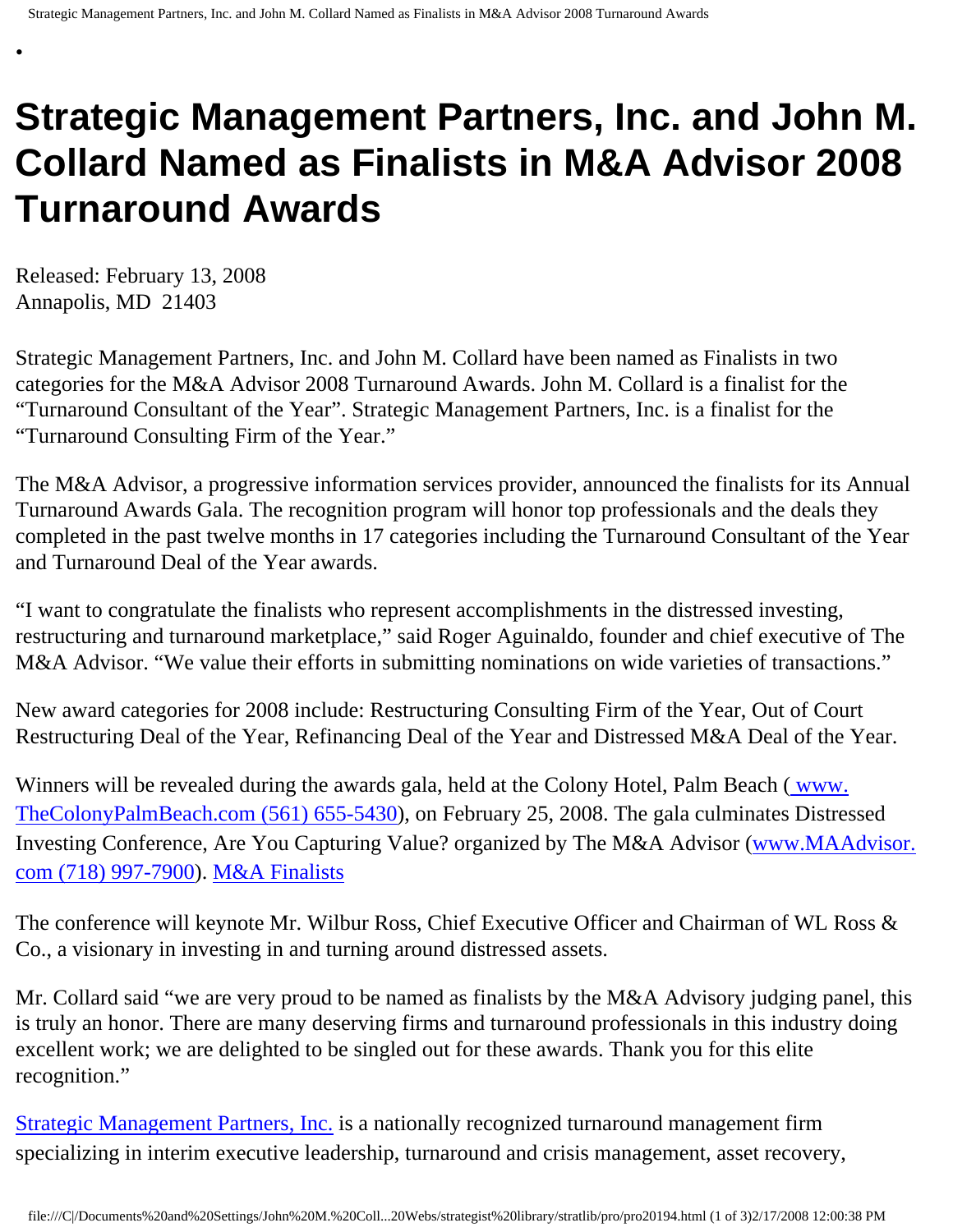Strategic Management Partners, Inc. and John M. Collard Named as Finalists in M&A Advisor 2008 Turnaround Awards

corporate renewal governance, and investing in underperforming distressed troubled companies. Based in Annapolis, Maryland, the company remains small and focused by design, and measures its success in terms of client company growth, assets recovered, return on invested capital, and jobs saved and created. SMP helps its clients recover assets, restore value to troubled portfolio companies, prepare entities for 'cash out' at maximum value, support litigation, and invest private equity into underperforming distressed troubled opportunities.

"Our industry is changing; more private equity and hedge fund investors are seeking the help of turnaround experts, and many are adding this talent to their senior management teams. Regardless of who employs the turnaround manager, their unique expertise is required to be successful in this market. Private equity investors recognize genuine value-add when they bring in turnaround professionals either to run a troubled asset or advise them on investing in underperforming distressed troubled companies in which they want to invest."

#### MAJOR AWARDS

Turnaround Consultant of the Year John M. Collard, Chairman, Strategic Management Partners, Inc. James Harney, President, Harney Management Partners, LLC Patrick M. O'Keefe, Founder, Managing Partner, O'Keefe & Associates Kenneth Naglewski, Managing Director, Focus Management Group

### FIRM OF THE YEAR AWARDS

Turnaround Consulting Firm of the Year AlixPartners Focus Management Group LLC O'Keefe & Associates Strategic Management Partners, Inc.

### [#](http://members.aol.com/Strategist/home.html)[#](http://members.aol.com/Strategist/sitemap.html)[#](http://members.aol.com/Strategist/urllist.txt)

Reference:

[www.StrategicMgtPartners.com](http://www.strategicmgtpartners.com/)

[www.StrategistLibrary.com](http://members.aol.com/stratlib3/libindx.html)

## [M&A Finalists](http://members.aol.com/stratlib/mafinalists.pdf)

The M&A Advisor Distressed Investing Conference Agenda [Agenda and Speakers](http://www.maadvisor.net/feb08/agendafeb2008.htm)